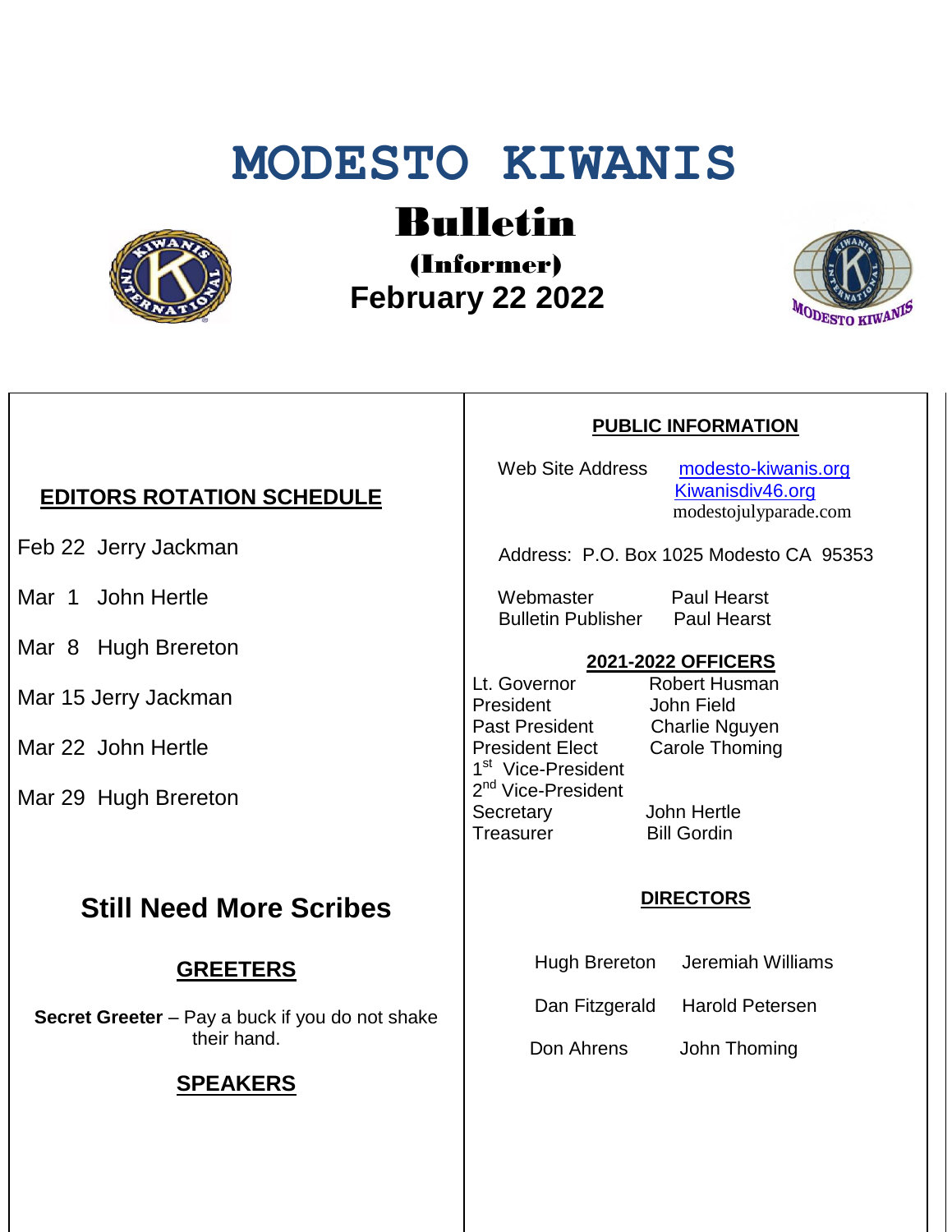A surprisingly large number of Kiwanians were in attendance. What was going on? It was an interclub! It has been a long time and we were not forewarned so it was a most welcome surprise to have 10 friendly **North Modesto Kiwanians** joining us.

**John Hertle** rang the bell to bring the meeting to order. The pledge was led by **Aaron Kellums** of the North Modesto club. Our own "salt and pepper" duo, **Don Ahrens and Jeremiah Williams**, managed to get a better than usual rendition of God Bless America out of the crowd. **Jeremiah** led us in prayer.

Members of the North Modesto Kiwanis Club were introduced by club president **Aaron Kellums**. Many are long time members well known to many of us: **Ken Darby, Ken Nolte, Lori Rosman, Bob Reidel, Robert Husman, Ana Kabara, Channa King, Steve Collins, and Jim Felt.**

**Jeremiah** will be leading a meeting of the July 4th Parade Committee at **Buzz and Nancy Rasmussen's** home on February 28th. Come if you would like to participate.

We were reminded of the Crab Cioppino drive thru dinner set for March 19th. Several members were offering tickets for sale, \$60 each. Aaron of the North Modesto club announced the kickoff of "Love Modesto" with a pancake breakfast the morning of April 30th at the corner of 10th and I streets, downtown. There will also be a parade and car show.

**Hugh Brereton** was called out for being quite late. He did have a convincing justification in that he had been attending the MICL class at MJC which was a group presentation regarding Black History Month.

No birthdays or anniversaries were acknowledged so we went directly to Happy and Sad "bucks"

**Lori**, a recent Lt. Governor said she was glad to be here but sad that only one member of our club showed at the recent District Council Meeting. Someone said the Kiwanis district clubs are seeking candidates for **Lt. Governor. Lori** is considering it as no one has yet come forward. Saturday May 7th the Turlock Kiwanis Club will be hosting a "martini party". **Steve Collins** said he first attended a Kiwanis meeting in 1956 in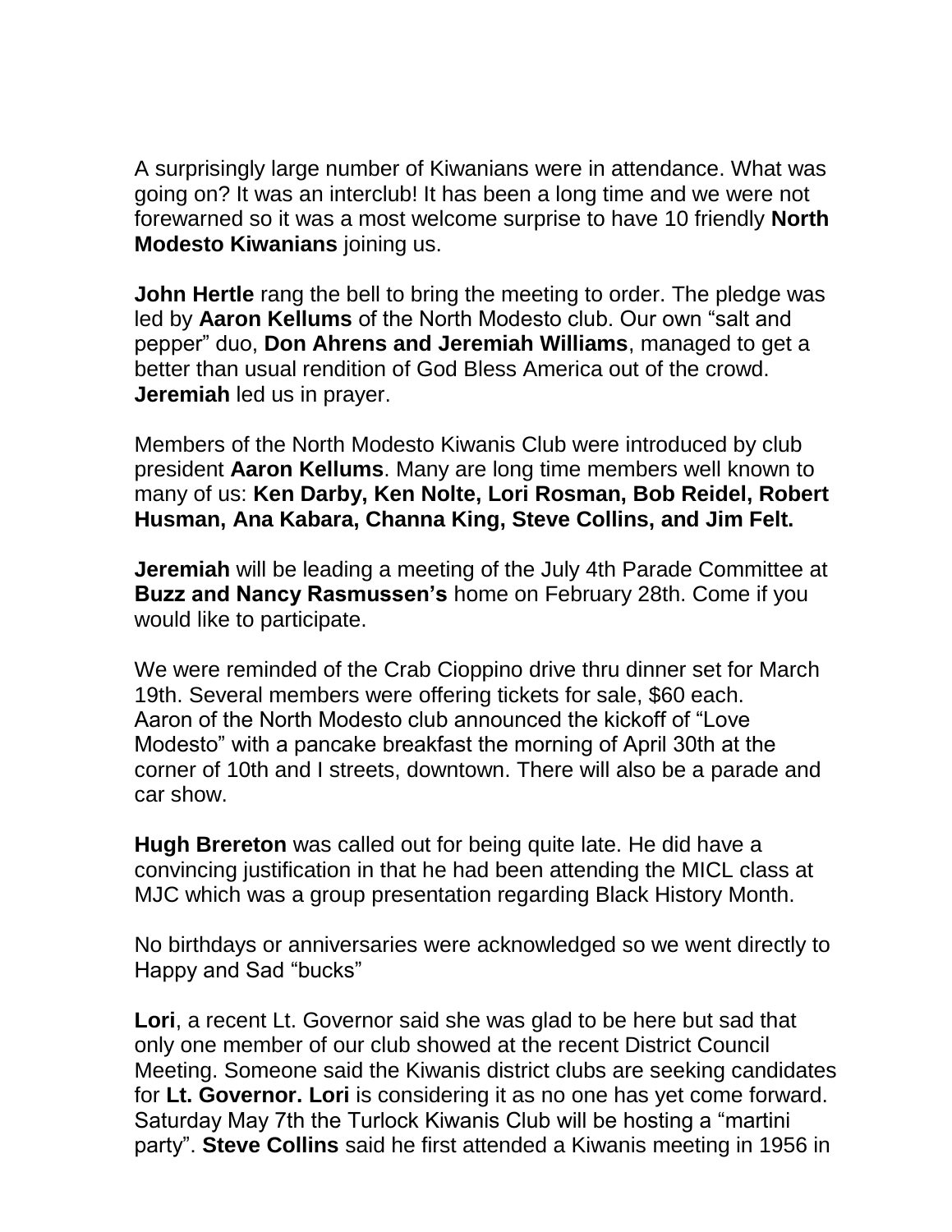the mirror room of the Hotel Covell where the county and Modesto City building is now located.

**Bill Gordin**, a die hard Raiders fan, is sulking because there will be no professional football for about 5 months.

**Harold Petersen** is proud that his athletic grandson has been admitted to Brown University in Providence, Rhode Island.

**Don Ahrens** said that when he was attending MJC in the early 1960's he was a member of Circle K, sponsored by Kiwanis. He expressed his appreciation at having been granted a scholarship. **Don** was happy to see so many guests at this interclub meeting.

Our program speaker, Reverend Joseph Clompton, was introduced by **Jeremiah Williams**. Reverend Clompton is a native of Atlanta. He served in the US Navy 1980 to 2001. Duty posts included the National Military Command Center. He served in Lebanon 3 times between 1981 and 1984. His expressive, energetic speech theme was "We're better together". He is a strong proponent of the Boys and Girls Clubs. He emphasized the positive role of family and group athletics. "You are tired when you leave the Boys Club" he stated.

Reverend Clompton works as an administrator for the US Department of Agriculture. He is also the proud owner of a 1957 Chevrolet two door classic car. .